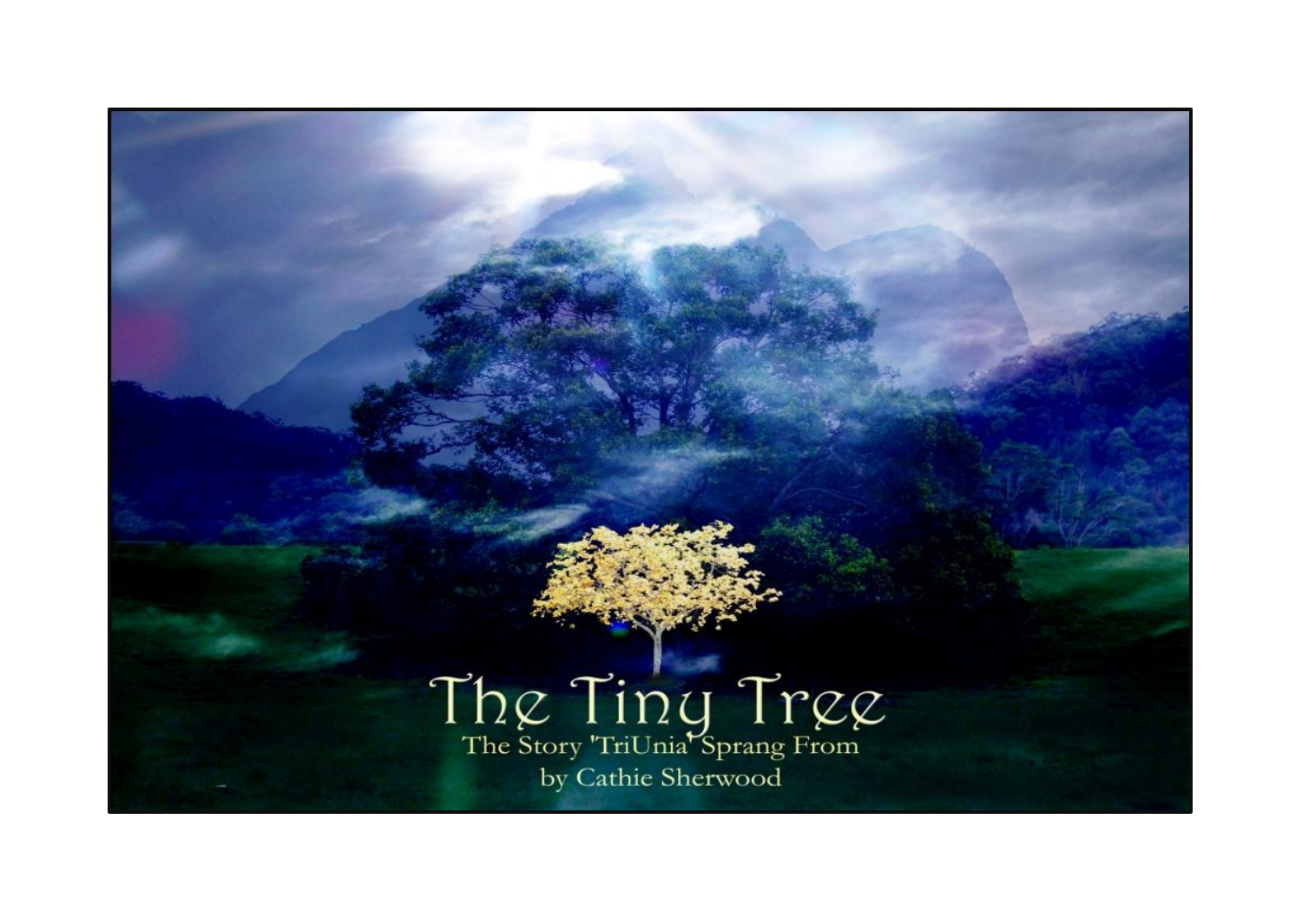Cathie Sherwood is an energy worker, counsellor and author, her 'mission' is 'To inspire delight and enthusiasm in all beings...' is ongoing and exponential in it's possibilities!

ISBN: 978-1-7366722-5-9 paperback 978-1-7366722-6-6 ebook

All rights reserved National Library of Australia Cataloguing in publications data Sherwood, Cathie M.

No part of this book may be reproduced, stored in a retrieval system, or transmitted by any means without the written permission of the author.

**Contact:** Cathie Sherwood – www.leafutopia.com.au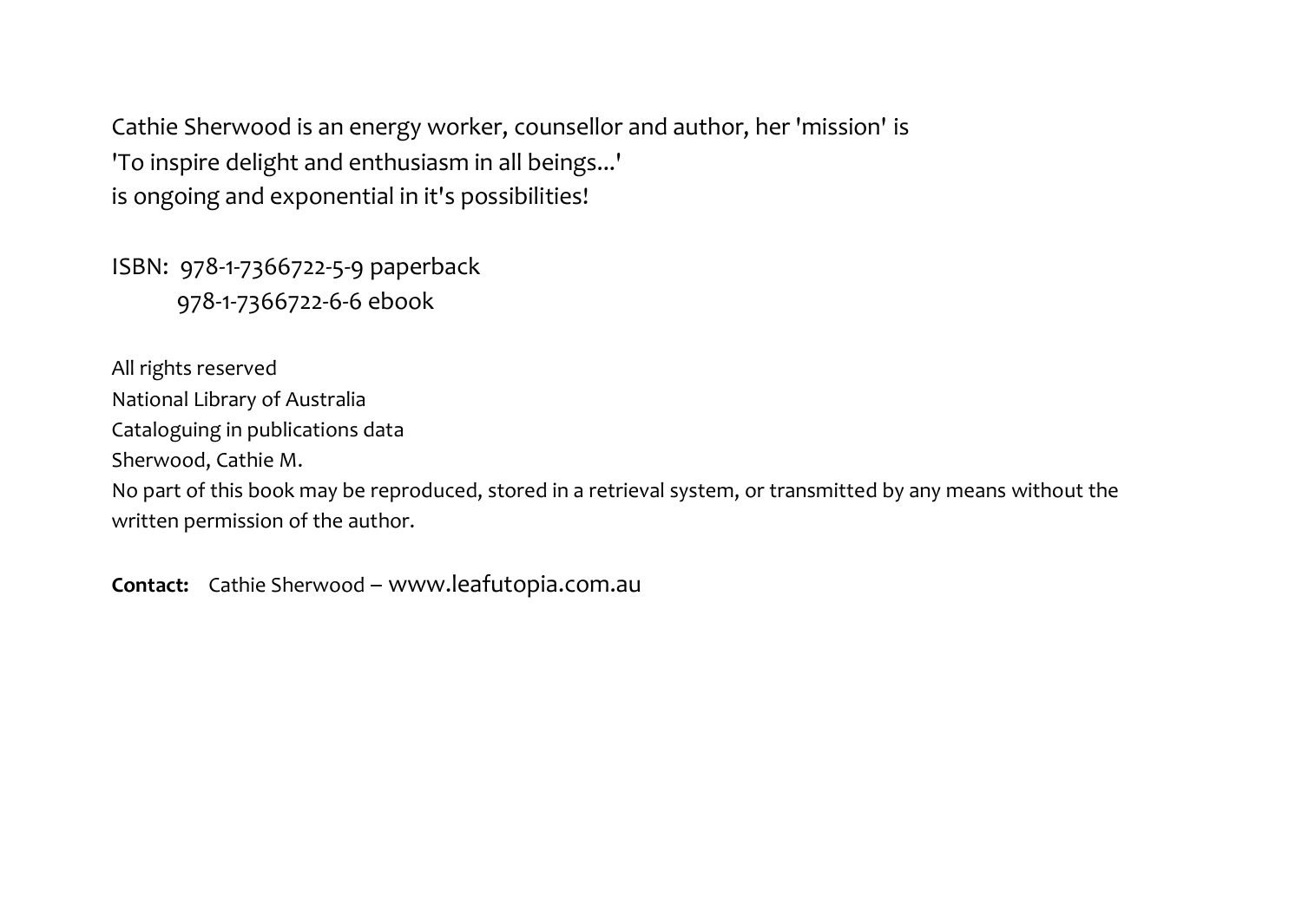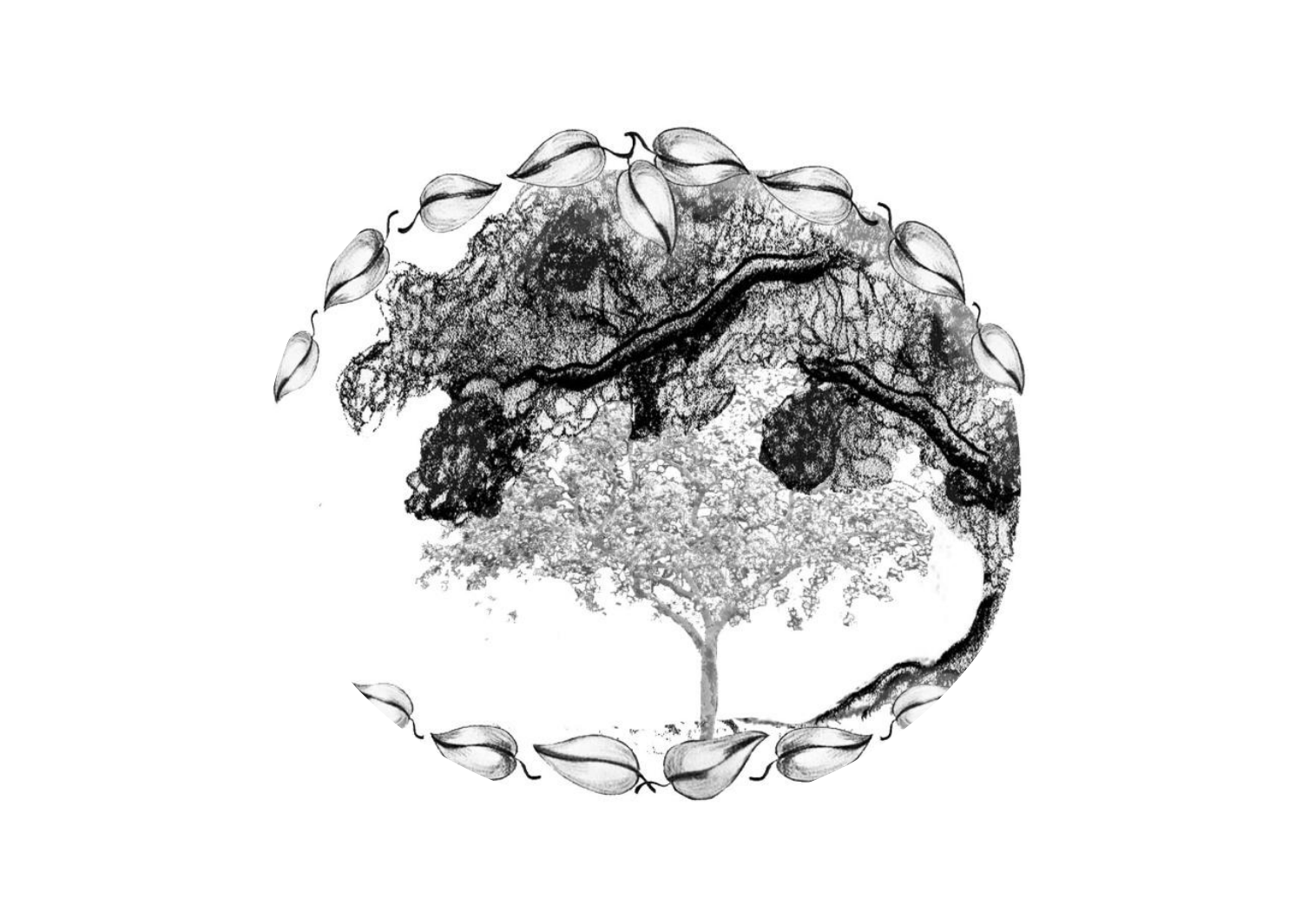here was a very clever property



investor who saw yet another great opportunity to make lots of money in a small valley in a glorious land.

It was for sale, this parcel of earth and trees, at a reasonable price.

Now, if cut up, divided and set with the smallest possible areas, stripped and tarred, guttered and gutted with pipes laid under its torn belly, would surrender massive amounts of wealth.

Just what the developer was so very good at ……

So, with negotiations seemingly complete … and all the planning 'on the board', councils applied to etc. – it was all going ahead nicely!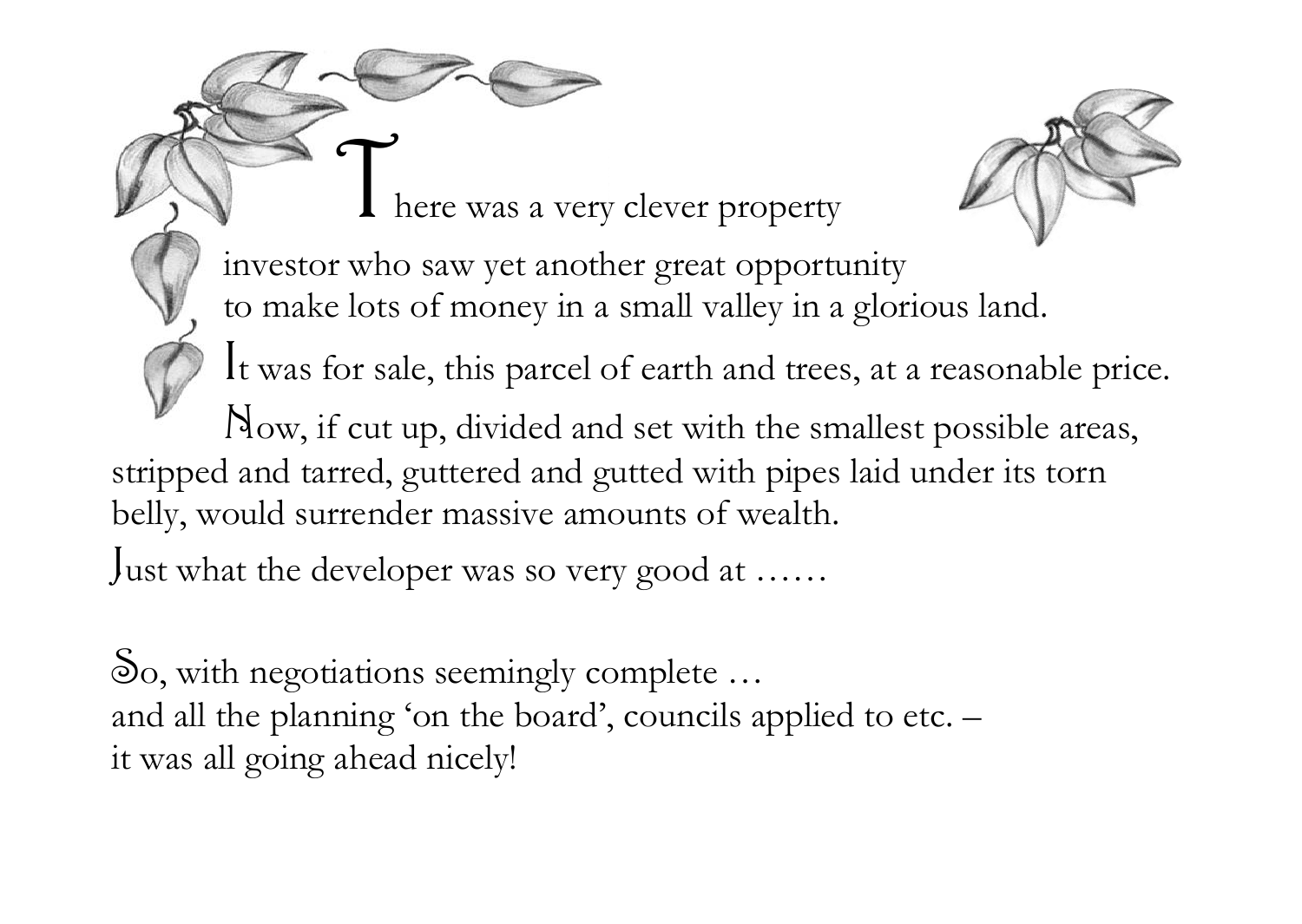$\mathcal{C}$ xcept ....

Unseen, unheard and quite tiny,

a little seed was sprouting beneath the one big fig tree to be left standing.

> It pushed its tiny roots into the earth, sheltered by the great tree whose branches reached quite a span and roots held deep into the  $\mathcal{C}_{\text{arth.}}$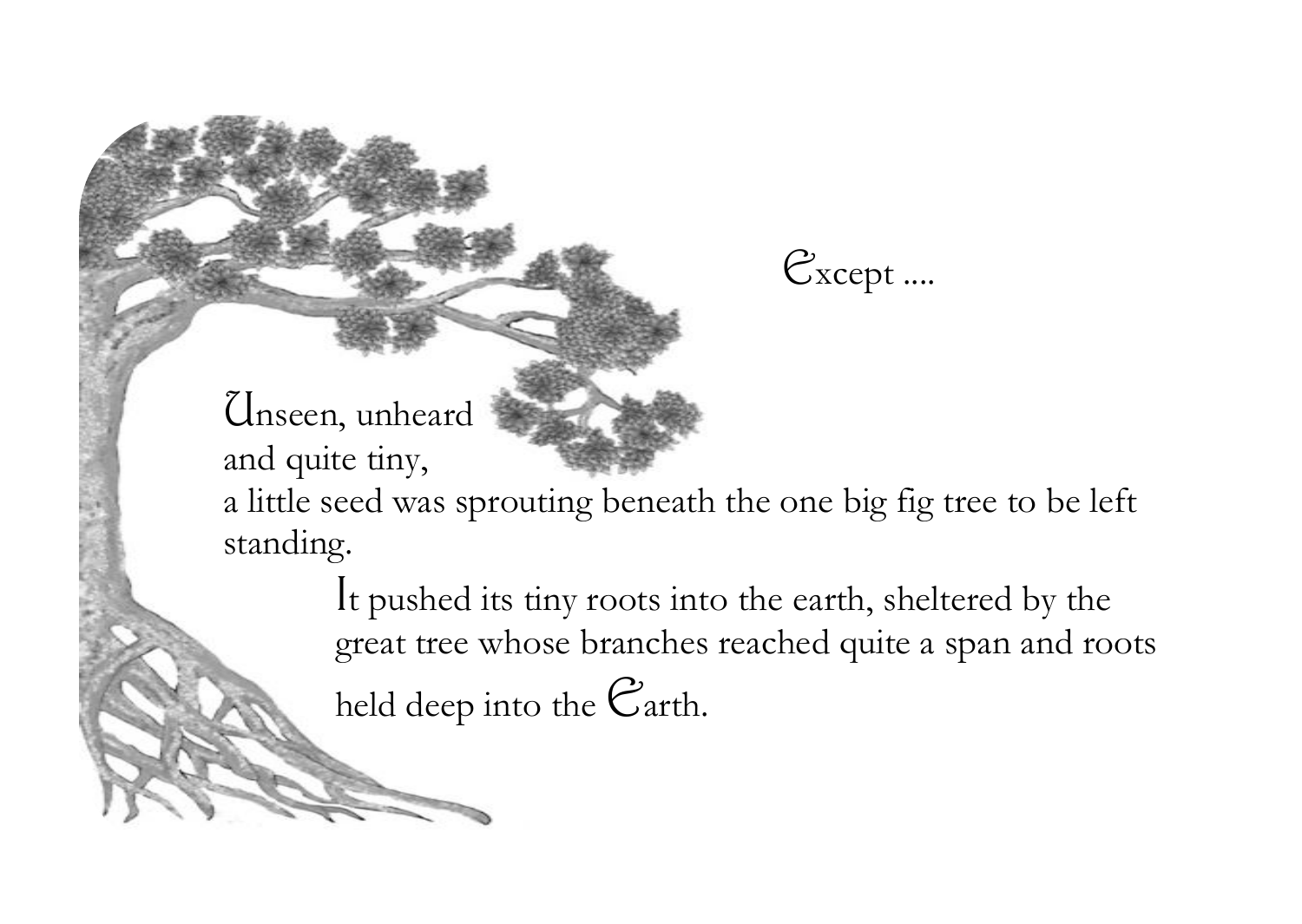Bit by tiny bit, the baby tree unfolded leaves and stem, pushing its way into glorious growth.

No one saw it as plans developed and greedy owners saw the opportunity for more money unfold. The developer was rich and once

they sold they would have to watch as their property yielded riches by the truckload to someone else.

Triupia

This was their chance to cash in good and proper! They had a right, didn't they?

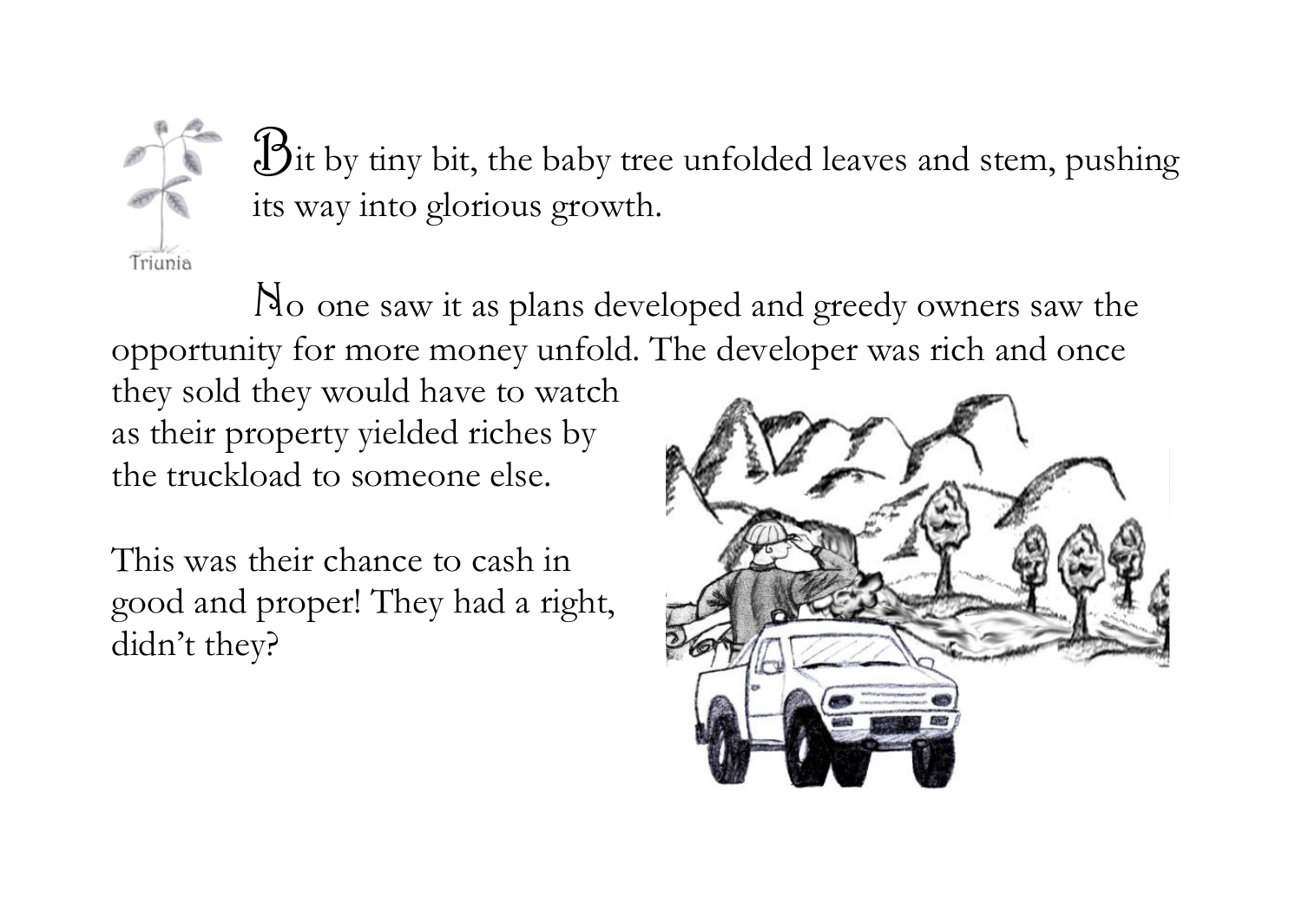

The Twologgs Come

**O** as blind greed upon blind greed haggled to agree upon a final price, and the little tree burgeoned forth, quite unacclaimed and unannounced!

Tiny life gently receiving the glory of 'Ficus' the 'grandmother' fig, nestled amongst her giant

roots. suckled

by the shelter and her wondrous example, continued to grow. Quite unobserved and safe...she grew!

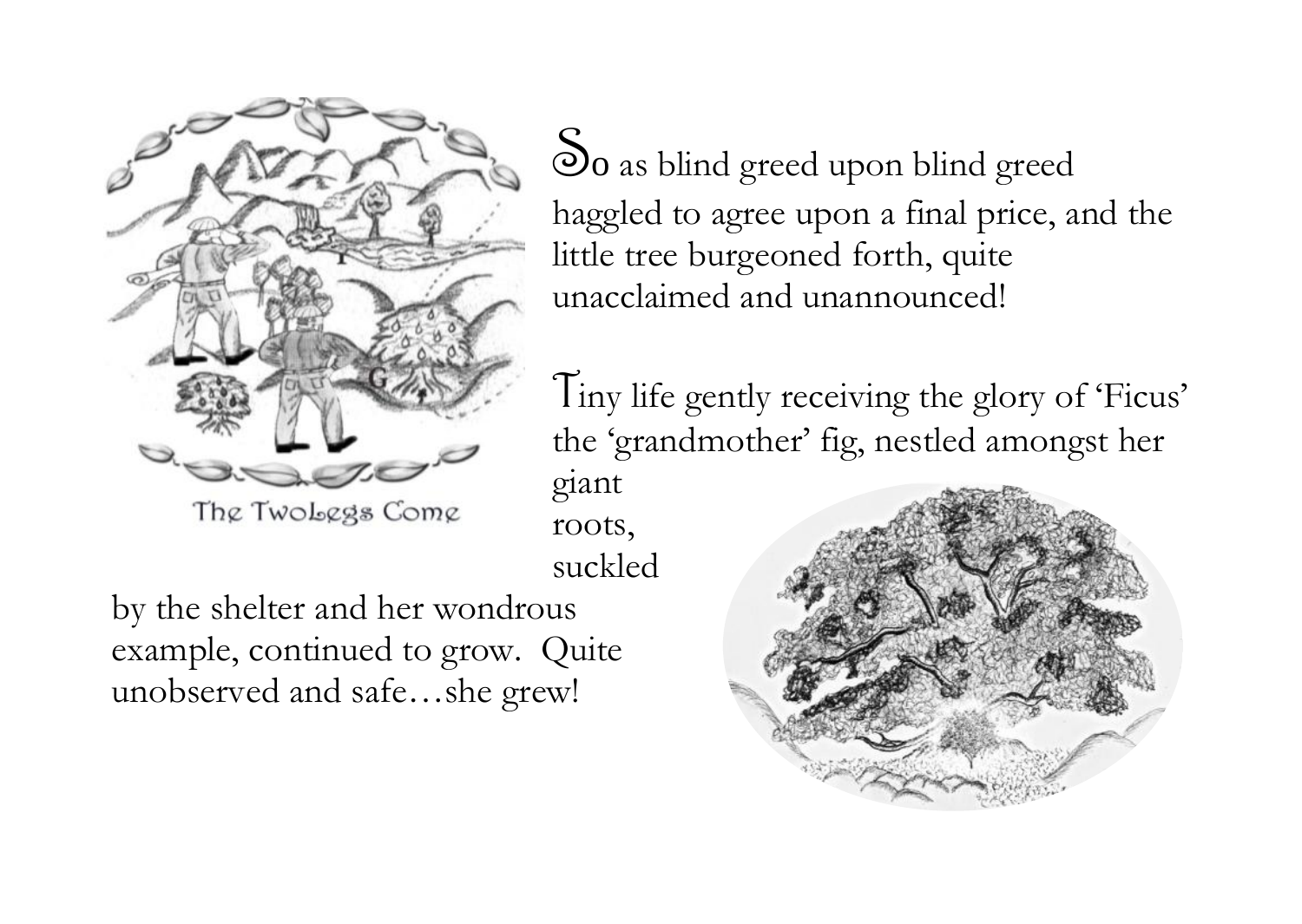

As procedures and systems progressed on their blunderous way, inspections began...

... the animals and birds allied forces with the three unusual children from the banana farm next door to save the valley and thwart the threat to their lives and home.

As the reader gets to know the world of these creatures of the bush and their stories (some are already refugees from the terror of death and destruction wreaked by the decimation of their previous homelands).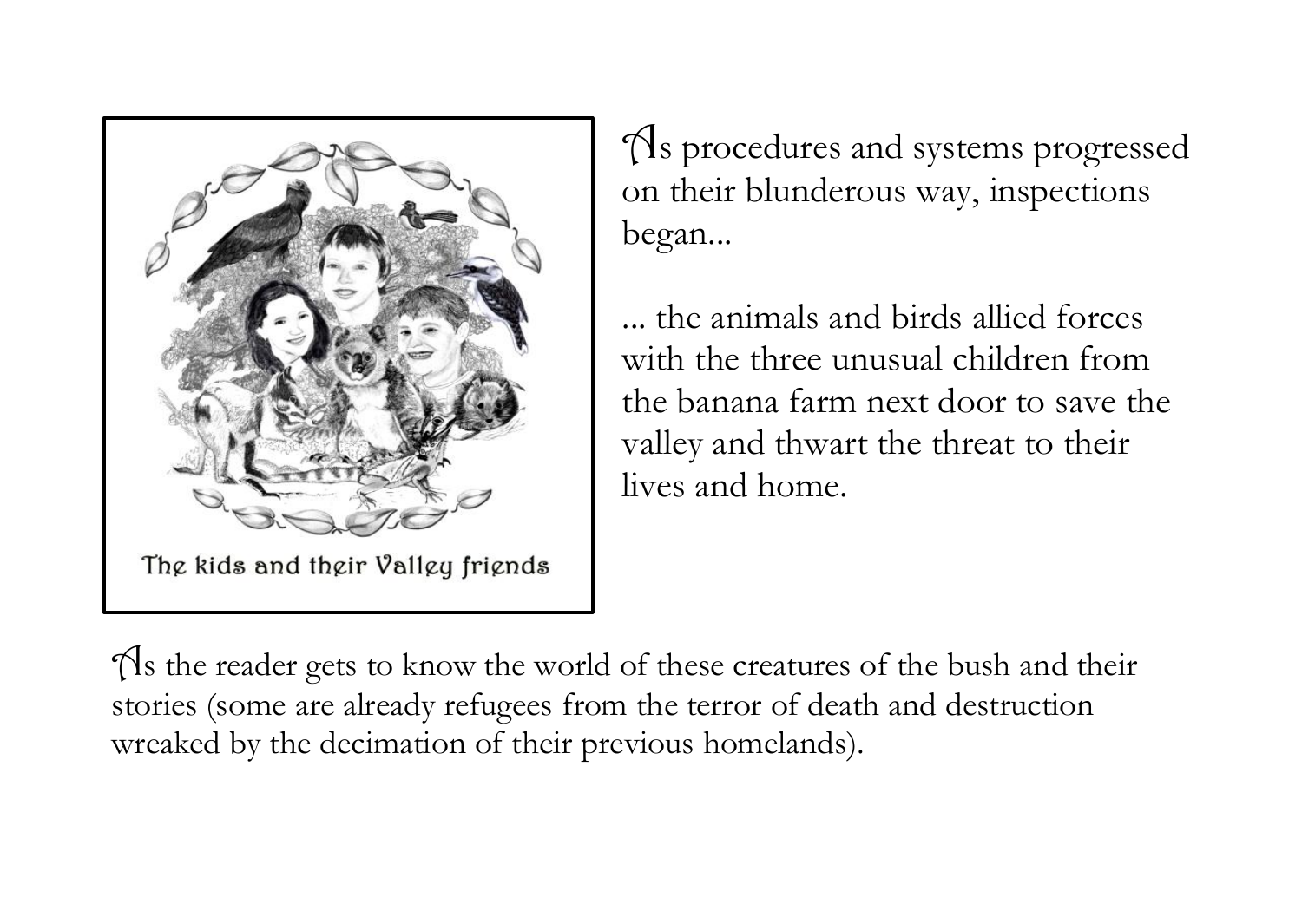Leapin' Lizard, the 'oddball' water dragon, and several other of the animals hear 'twolegs' talking – one saying he was on the lookout for 'endangered species'.



'What's endangered?' they all ask each other, then begin to see that he could be a friend, this Twolegs, who had come amongst them.



So, the council inspector (the new friend), upon close examination, came upon the little tree. Aha, what a surprise! For he knew what this tree would be, could be, if only it was allowed! A rare, endangered macadamia – wild and native born!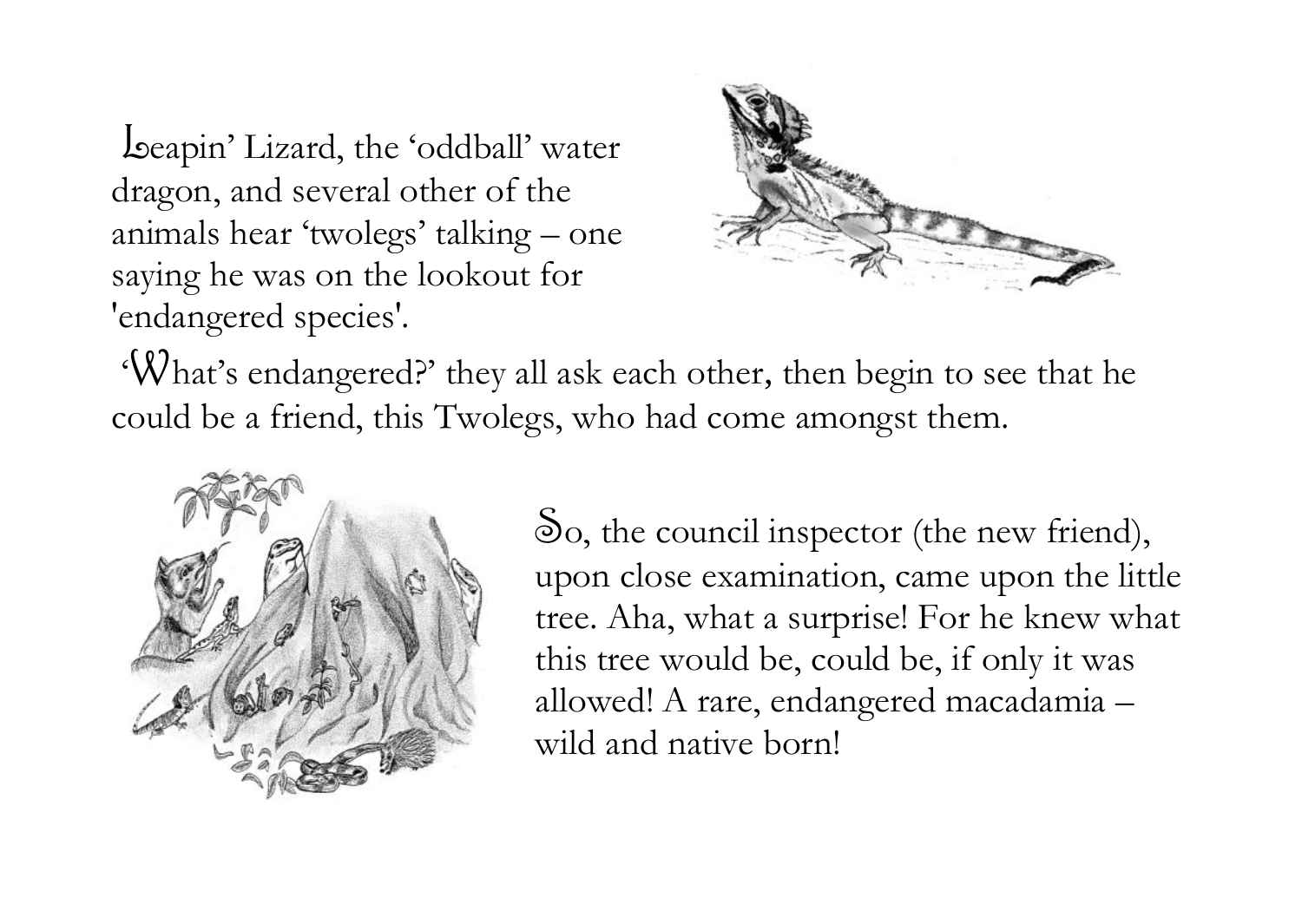Triunia was her name...

Ho! All must STOP! For this tiny breath of life coupled with this stranger had power yet unknown! For this stranger would not pluck the tiny tree and pretend it was not there – he could have and no one the wiser be, for a handsome fee. Yet the magic of this bud of life had touched the man's being.



How long could they strive to survive the mal intent of those who could not see the contribution these animals and trees gave willingly each day to all who breathe?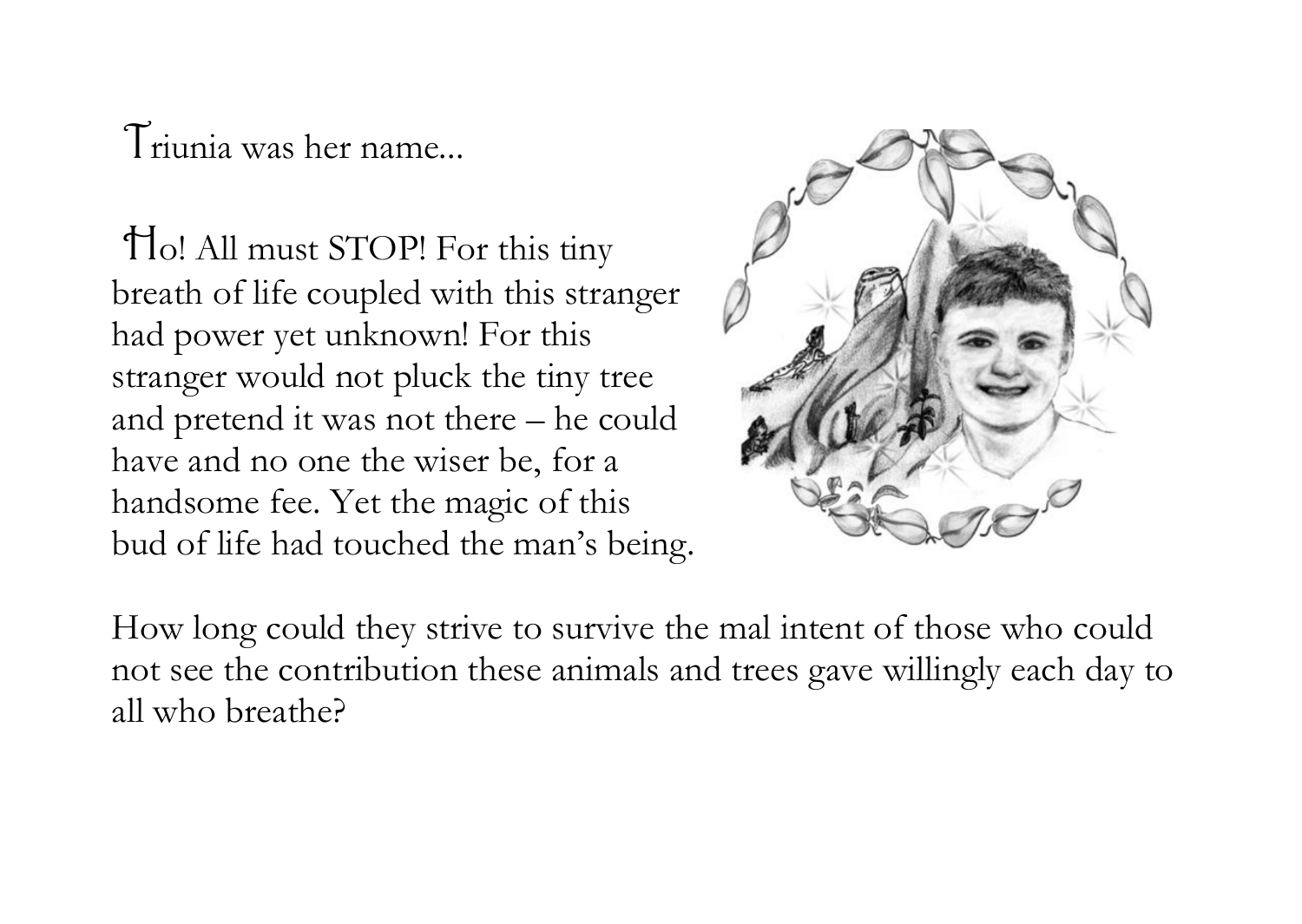

Years went by and many thousands of those dollars poured in to stave off the loss of such possible riches and still the tiny growth survives, unperturbed by avarice and greed and the valley remains intact, her guts where they belong, deep under the grass and trees!

For the councilman managed to convince (with much help from the valley inhabitants, the 3 children and

their magical talents) to make the development an eco habitat for humans and creatures alike!